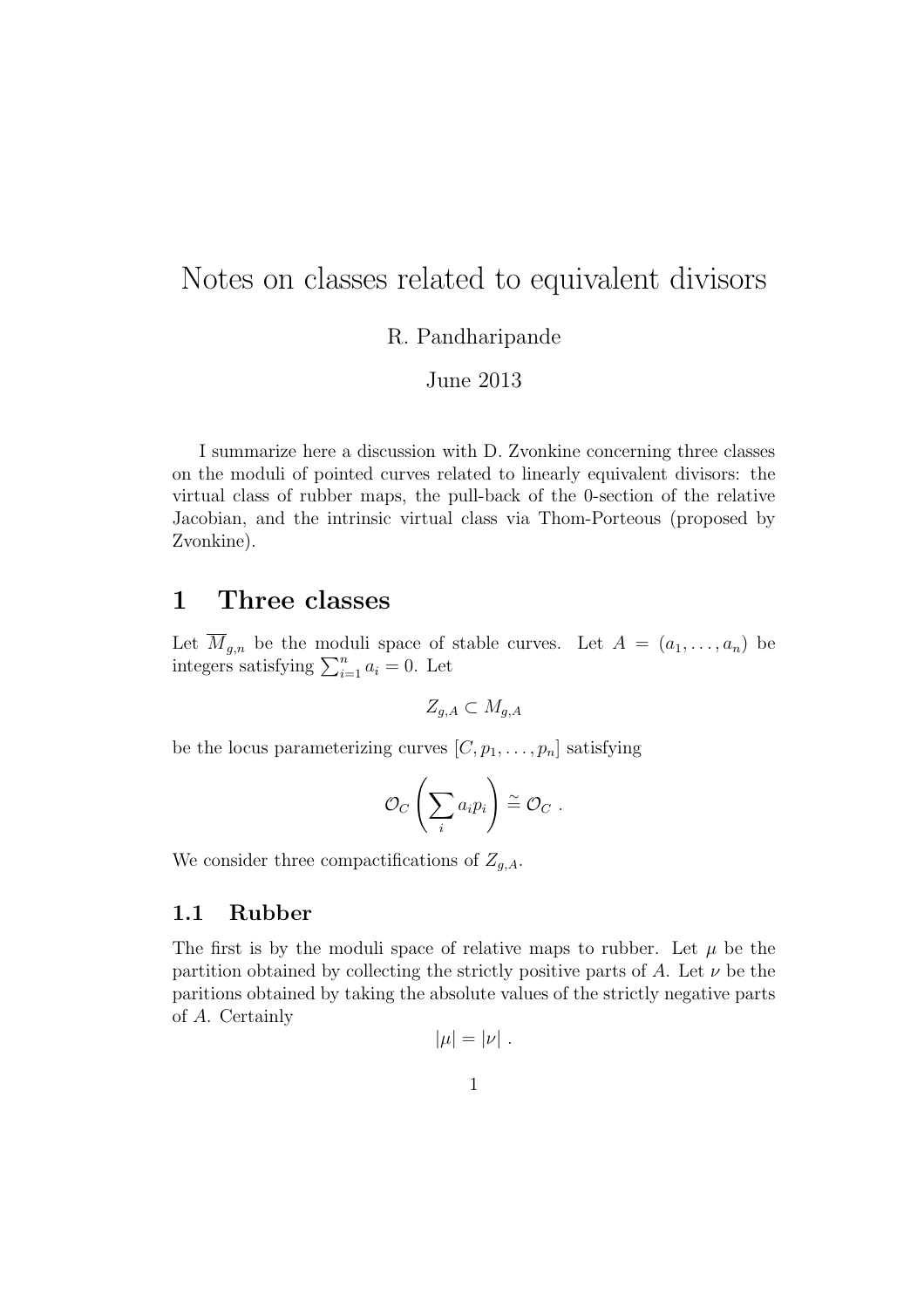Finally, let I be the subset of 0 elements of A. The moduli space

$$
\overline{M}_{g,I}({\mathbb P}^1,\mu,\nu)^\sim
$$

parameterizes stable relative maps to rubber with ramifications profiles  $\mu, \nu$ over  $0, \infty \in \mathbb{P}^1$  respectively. The tilde indicates a rubber target. The natural morphism

$$
\rho: \overline{M}_{g,I}({\mathbb P^1},\mu,\nu)^\sim \to \overline{M}_{g,n}
$$

is proper and has image containing  $Z_{q,A}$ . Because of the possibility of contracted curves, the image of  $\rho$  is typically larger than the closure  $\overline{Z}_{g,A} \subset \overline{M}_{g,n}$ .

The virtual dimension of  $\overline{M}_{g,I}(\mathbb{P}^1,\mu,\nu)$ <sup>~</sup> is  $2g-3+n$ , hence

$$
R_{g,A} = \rho_*[\overline{M}_{g,I}(\mathbb{P}^1,\mu,\nu)^\sim]^{vir} \in A^g(\overline{M}_{g,n}) .
$$

In [FP], the class  $R_{g,A}$  was proven to lie in the tautological ring. Though the proof is constructive, the method yields rather complicated inductive formulas.

#### 1.2 Jacobians

The second is not a full compactification, but lies in the moduli space of curves of compact type  $M_{g,n}^{ct} \subset \overline{M}_{g,n}$ . Let

$$
\pi^{ct}: C^{ct} \to M_{g,n}^{ct}
$$

be the universal curve. The data A determine a line bundle  $L$  on  $C^{ct}$  of relative degree 0,

$$
L = \sum_i a_i [P_i]
$$

where  $P_i \subset C^{ct}$  is the section corresponding to the marking  $p_i$ .

By twisting L by components of the  $\pi^{ct}$  inverse image of the boundary divisors of  $M_{g,n}^{ct}$ , we easily construct a line bundle  $\tilde{L}$  which is degree 0 on every component of every fiber of  $\pi^{ct}$ . The bundle  $\tilde{L}$  is not unique — the differences are given by twisting by the  $\pi^{ct}$  inverse images of the boundary divisors of  $M_{g,n}^{ct}$ .

Via  $\tilde{L}$ , we obtain a morphism from the moduli of curves of compact type to the degree 0 relative Jacobian,

$$
\phi: M_{g,n}^{ct} \to \text{Jac}_{g,n}^0.
$$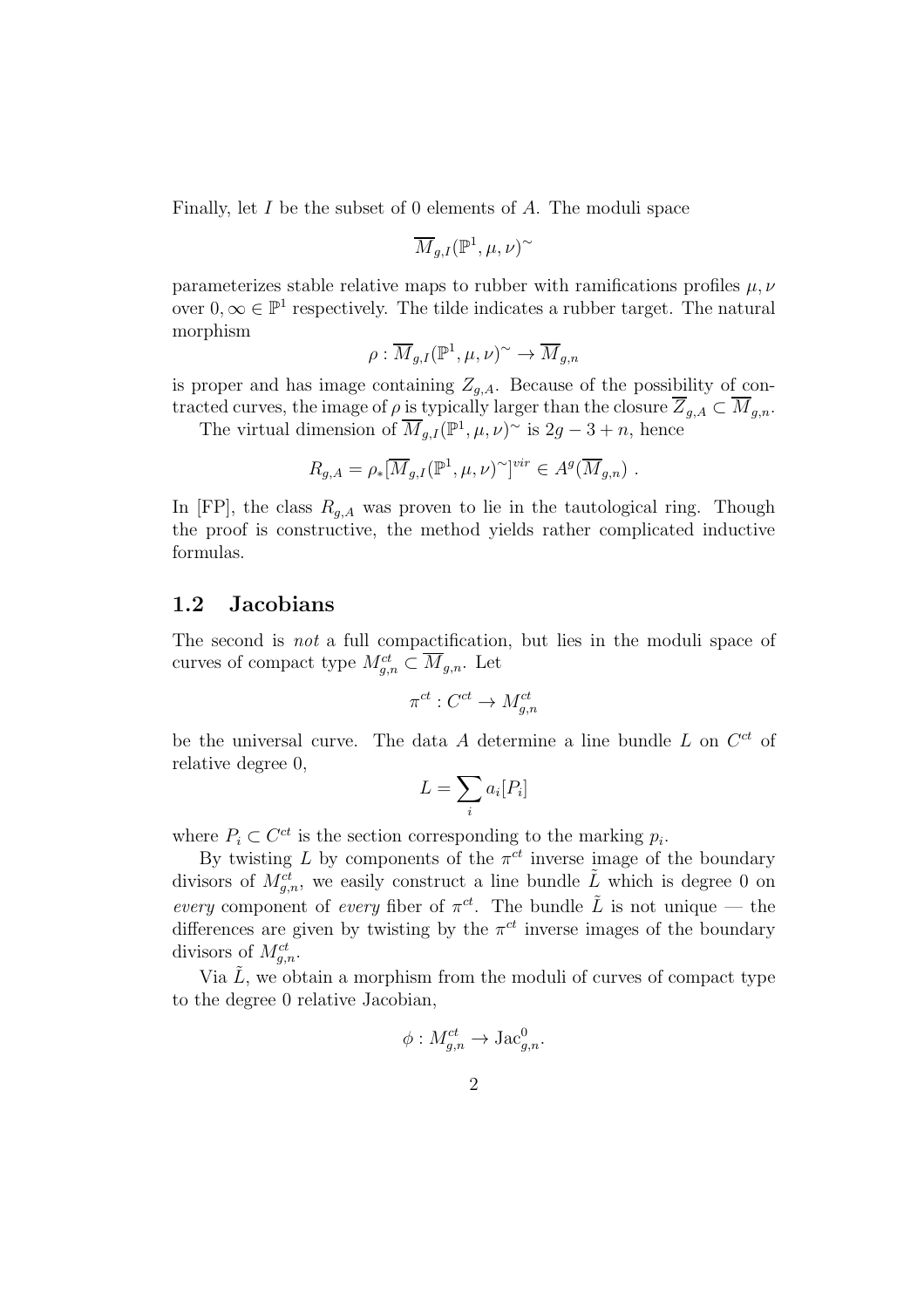Certainly the closure of  $Z_{g,A}$  in  $M_{g,n}^{ct}$  lies in the  $\phi$  inverse image of the 0-section  $S \subset \text{Jac}_{g,n}^0$  of the relative Jacobian. We define

$$
J_{g,A} = \phi^{-1}[S] \in A^g(M_{g,n}^{ct}) \ .
$$

The class  $J_{q,A}$  is independent of the choice of  $\tilde{L}$ .

### 1.3 Thom-Porteous

We now consider the the universal curve

$$
\pi: C \to \overline{M}_{g,n}
$$

over the complete moduli space. As above, we have a line bundle  $L$  on  $C$  of relative degree 0,

$$
L = \sum_i a_i [P_i]
$$

where  $P_i \subset C$  is the section corresponding to the marking  $p_i$ . Twisting, as before, by the components of the  $\pi$  inverse image of *reducible* boundary divisors of  $\overline{M}_{g,n}$ , we obtain a line bundle  $\tilde{L}$  which is degree 0 on on every component of every fiber of  $\pi^{ct}$ . The degree of  $\tilde{L}$  need not be 0 on components of fibers over the non-compact type boundary.

Zvonkine proposes a third locus in  $V_{g,A} \subset \overline{M}_{g,n}$  defined by the property:

$$
[C] \in V_{g,A} \ \leftrightarrow \ H^0(C, \tilde{L}_C) \neq 0 \ .
$$

Of course  $V_{g,A}$  has a natural scheme structure by the following construction. Let

$$
[E^0 \stackrel{f}{\to} E^1]
$$

be a 2-term resolution by vector bundles of the complex  $R\pi_*(\tilde{L})$  in  $D^b_{coh}(\overline{M}_{g,n})$ with

$$
rk(E^0) = e_0
$$
,  $rk(E^1) = e_1$ ,  $e_0 - e_1 = 1 - g$ .

By definition,  $V_{g,A}$  is the locus where the rank of f is at most  $e_0 - 1$ . Hence  $V_{g,A}$  has a scheme structure obtained from degeneracy locus point of view. The expected dimension of  $V_{q,A}$  is

$$
(e_0 - (e_0 - 1))(e_1 - (e_0 - 1)) = g.
$$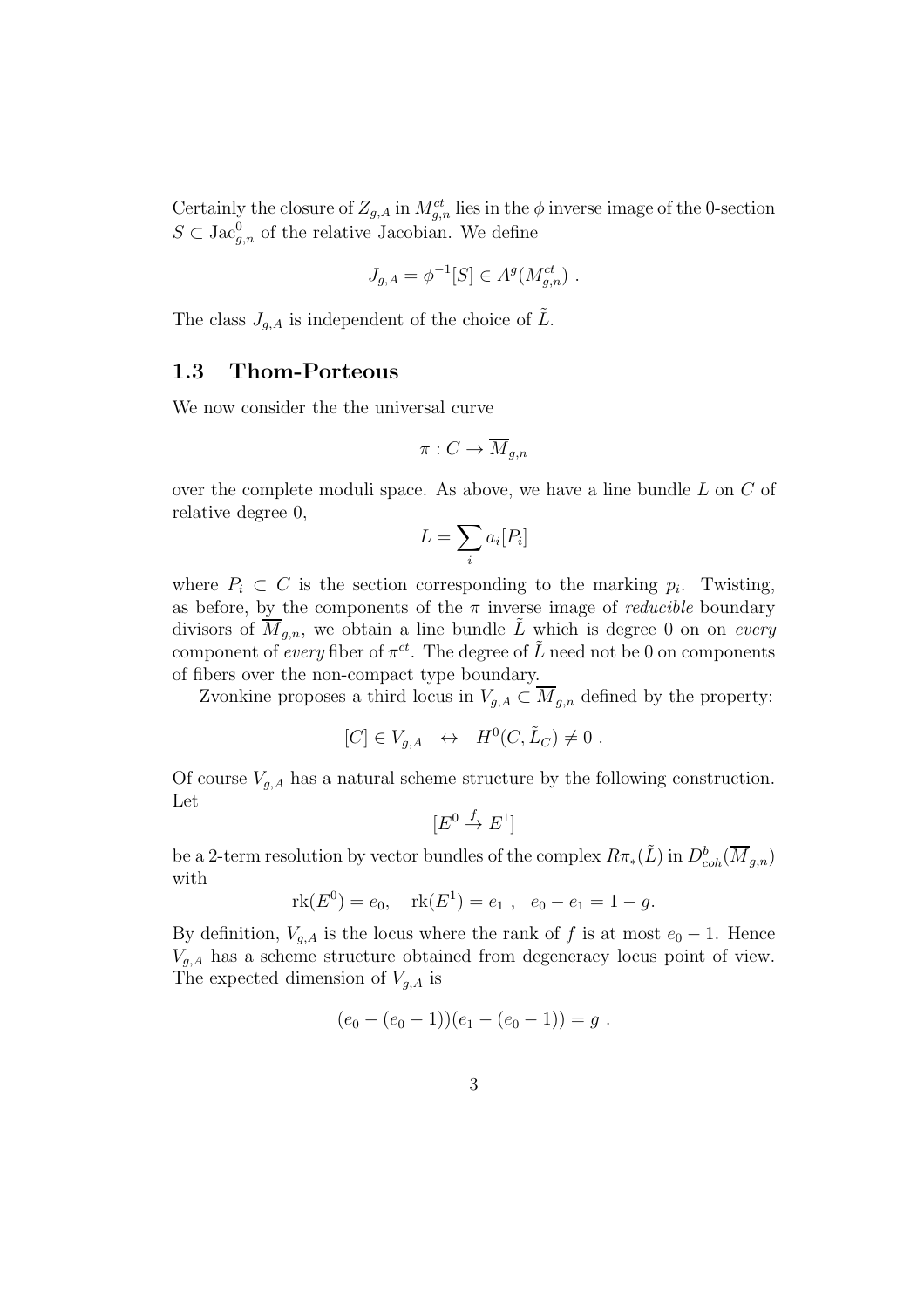So  $V_{q,A}$  has a virtual class

$$
TP_{g,A}=[V_{g,A}]^{vir}\in A^g(\overline{M}_{g,n})
$$

given by the Thom-Porteous formula

$$
TP_{g,A} = c_g(E^1 - E^0) = c_g(-R\pi_*(\tilde{L}))
$$
.

By the usual GRR calculation,  $TP_{g,A}$  lies in the tautological ring.

The scheme structure and virtual class of  $V_{g,A}$  depend neither upon the choice of L nor upon the choice of the 2-term resolution of  $R\pi_*(L)$ .

## 2 Comparisons

#### 2.1 Compact type

It is natural to ask how these three constructions are related. The question on the compact type locus has a simple answer:

$$
R_{g,A} = J_{g,A} = TP_{g,A} \in A^g(M_{g,n}^{ct}) \ .
$$

The first equality has been essentially proven by  $[CMW]$  — the authors only study the rational tails locus, but the proof appears fine to me over compact type. The second equality is obtained by usual techniques on the relative Jacobian (as observed by Zvonkine). Finally, Hain has a rather simple formula for the class of  $J_{g,A} = \in A^g(M_{g,n}^{ct})$ , see [H].

### 2.2 Stable curves

The geometry of stable curves is much more interesting. Set theoretically, we have

$$
\overline{Z}_{g,A} \ \subset \ \rho\left(\overline{M}_{g,I}(\mathbb{P}^1,\mu,\nu)^\sim\right) \ \subset \ V_{g,A}
$$

with all inclusions (in general) proper. A natural question to ask is whether equality hold on the level of classes:

$$
R_{g,A} \stackrel{?}{=} TP_{g,A} \in A^g(\overline{M}_{g,n}) \ .
$$

With Zvonkine, we have shown this not be the case. The simplest explanation for the failure is the existence of components of expected dimension of  $V_{g,A}$  which are *not* surjected upon by  $\rho$ .